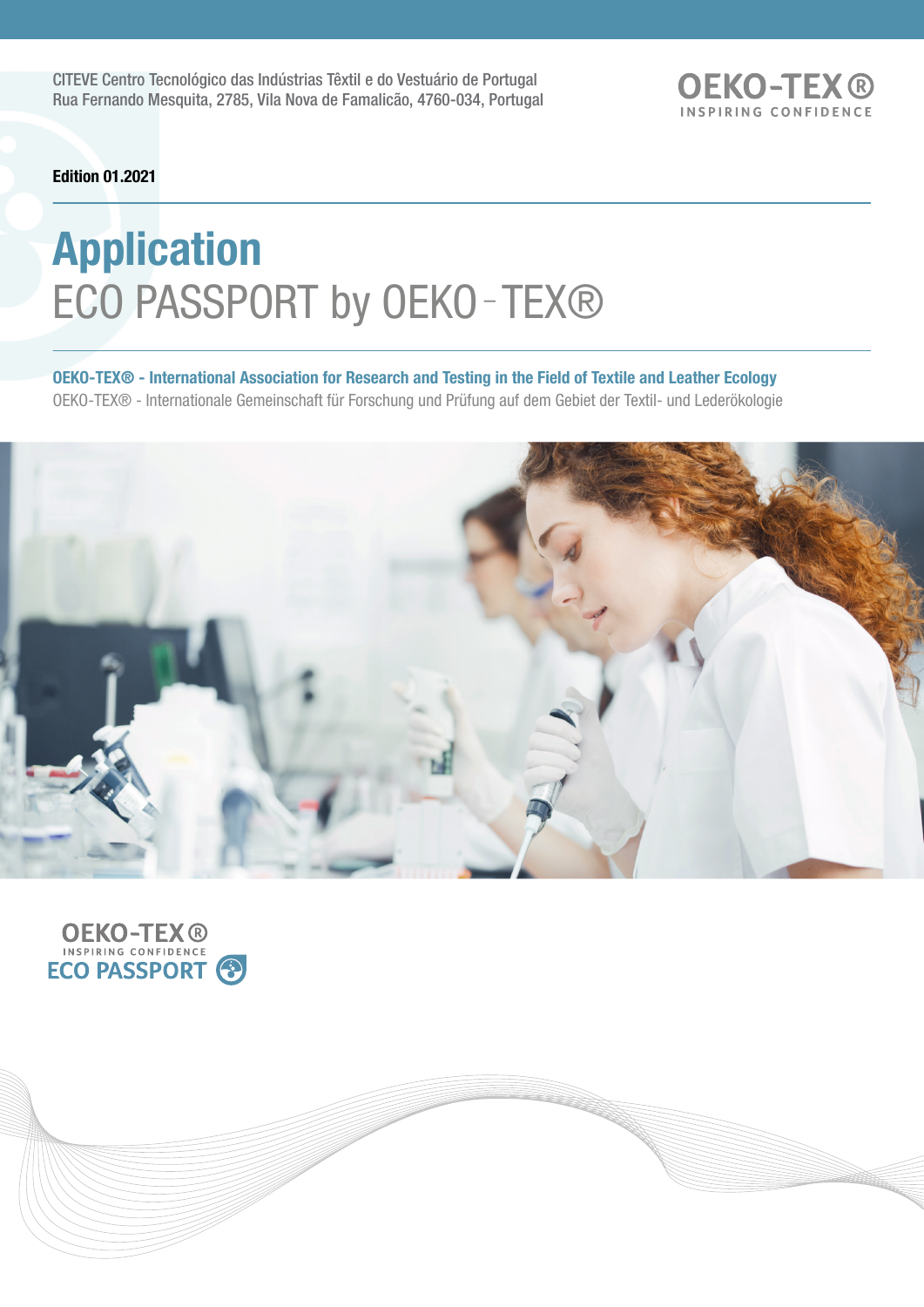

To the Institute / An das Institut **CITEVE** Centro Tecnológico das Indústrias Têxtile do Vestuário de Portugal Rua Fernando Mesquita, 2785 4760-034 Vila Nova de Famalicão Portugal

Tel: +351-252-300 300 | Fax: +351-252-300 333 www.citeve.pt | oeko-tex@citeve.pt

## Application **Antrag**

the articles designated in section 2 of this application.

For authorisation to use the ECO PASSPORT by OEKO‑TEX® mark for Für die Berechtigung zur Nutzung der Marke ECO PASSPORT by OEKO‑TEX® für die in Abschnitt 2 bezeichneten Artikel dieses Antrags.

**OEKO-TEX®** INSPIRING CONFIDENCE

Applicant Antragsteller

| <b>Firm</b>        | Firma         |  |
|--------------------|---------------|--|
| <b>Street No.</b>  | Strasse Nr.   |  |
| ZIP-Code           | PLZ           |  |
| <b>City</b>        | 0rt           |  |
| <b>State</b>       | Bundesland    |  |
| <b>Country</b>     | Land          |  |
| <b>Phone / FAX</b> | Telefon / FAX |  |
| Homepage           | Website       |  |
| E-mail             | E-Mail        |  |

Responsible person (technical) and a series of the Ansprechperson (technisch)

| <b>Name</b>        | Name          |  |
|--------------------|---------------|--|
| <b>Phone / FAX</b> | Telefon / FAX |  |
| E-mail             | E-Mail        |  |

### Responsible person (marketing/sale) and a metal of the Ansprechperson (Marketing/Verkauf)

| <b>Name</b>        | Name          |  |
|--------------------|---------------|--|
| <b>Phone / FAX</b> | Telefon / FAX |  |
| E-mail             | E-Mail        |  |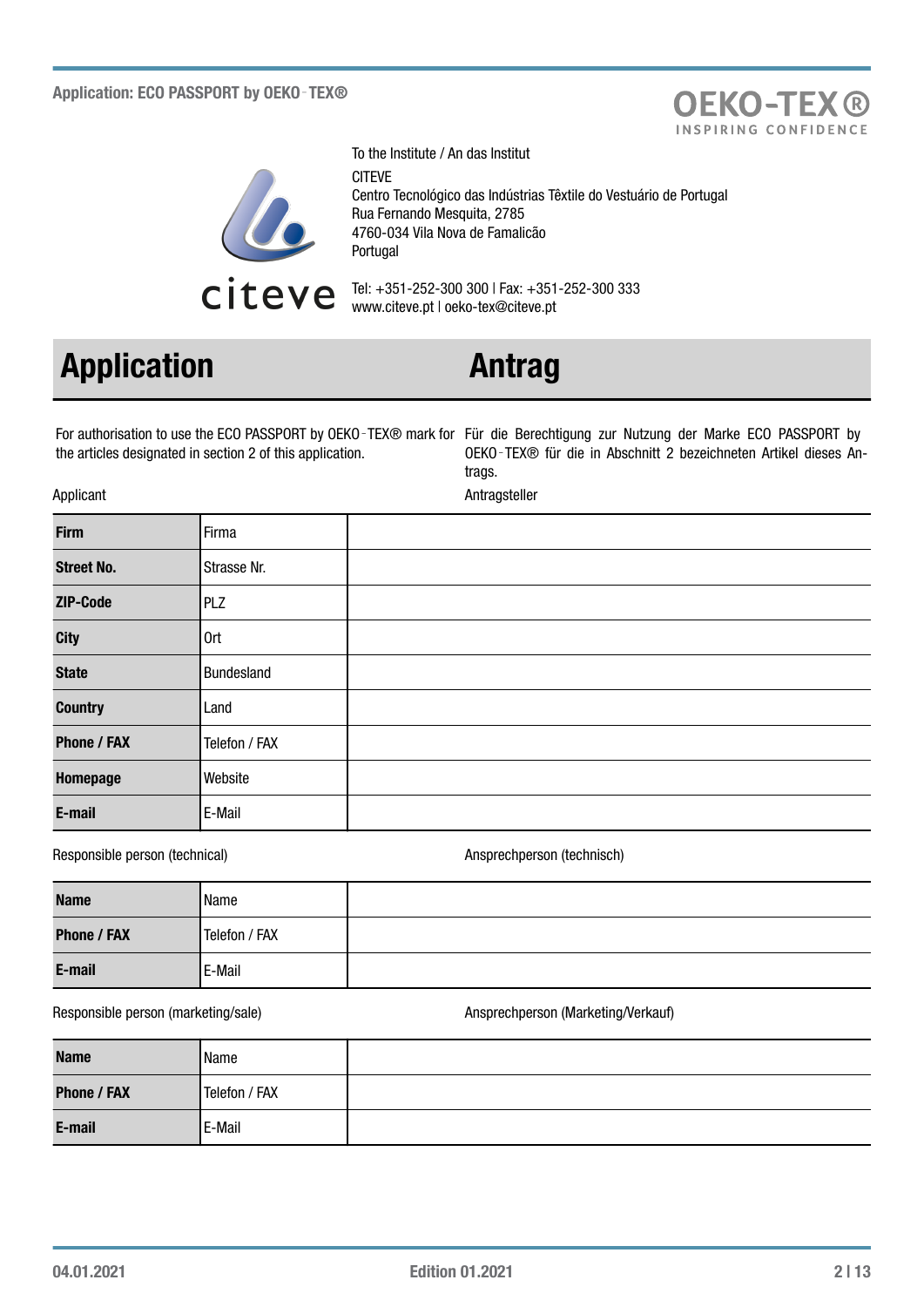### Application: ECO PASSPORT by OEKO - TEX®

## **OEKO-TEX®** INSPIRING CONFIDENCE

Is the address of the production site(s), including sub-contractors, identical to the address given on the front page?

 $\bigcirc$  $\overline{O}$ 

Address / Anschrift

Ist die Adresse der Produktionsstätte(n) inkl. Subunternehmer mit der Adresse auf dem Deckblatt identisch?

Yes January 2016 and 2017 and 2018 and 2018 and 2018 and 2018 and 2018 and 2018 and 2018 and 2018 and 2018 and

No, then please indicate address here Nein, dann bitte Adresse hier aufführen

Tel

Fax

E-mail

Contact person Kontaktperson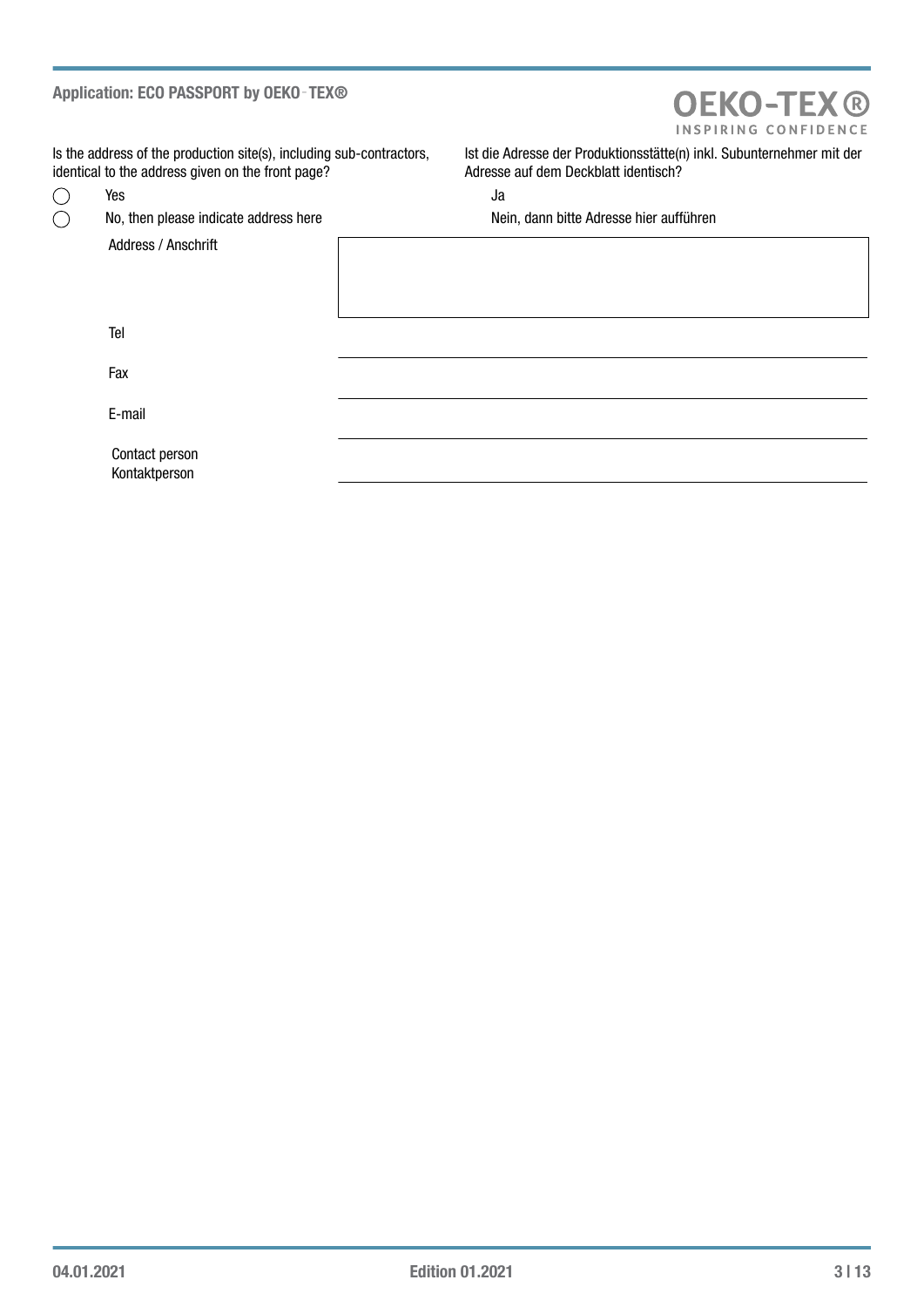

| 1                                                                               | <b>Type of applicant</b>                                                                                                                                                                       | <b>Art des Antragsstellers</b>                                                                                                                                                                            |
|---------------------------------------------------------------------------------|------------------------------------------------------------------------------------------------------------------------------------------------------------------------------------------------|-----------------------------------------------------------------------------------------------------------------------------------------------------------------------------------------------------------|
| U                                                                               | Chemical manufacturer<br>Trader/Distributor<br>with ECO PASSPORT base certificate<br>( )<br>without ECO PASSPORT base certificate                                                              | Hersteller von Chemikalien<br>Grosshändler/Vertriebsgesellschaft<br>mit ECO PASSPORT Basis Zertifikat<br>ohne ECO PASSPORT Basis Zertifikat                                                               |
| $\overline{\mathbf{2}}$                                                         | <b>Type of certification</b>                                                                                                                                                                   | Art der Zertifizierung                                                                                                                                                                                    |
| 2.1                                                                             | <b>Mandatory - CAS Number-Screening and Analytical</b><br><b>Verification</b>                                                                                                                  | <b>Obligatorisch - CAS-Nummern-Screening und Analytische</b><br><b>Verifikation</b>                                                                                                                       |
| C                                                                               | New certification<br>Renewal<br>Certificate extension                                                                                                                                          | Neue Zertifizierung<br>Zertifikatsverlängerung<br>Zertifikatserweiterung                                                                                                                                  |
| 2.2                                                                             | <b>Optional - Self-Assessment &amp; On-Site Visit</b>                                                                                                                                          | <b>Optional - Self-Assessment und Audit</b>                                                                                                                                                               |
| ( )<br>$(\quad)$<br>point 2.1):                                                 | Yes<br>With Self-Assessment<br>Ο.<br>With Self-Assessment & On-Site Visit<br>No<br>Details of the certificate to be renewed / extended (if selected at                                         | Ja<br>Mit Self-Assessment<br>Mit Self-Assessment und Audit<br>Nein<br>Details zu dem zu verlängernden/erweiternden Zertifikat (falls<br>bei Schritt 2.1 ausgewählt):                                      |
|                                                                                 | <b>Certificate Number</b><br>Zertifikatsnummer<br>Date of Certification<br>Datum der Zertifizierung                                                                                            |                                                                                                                                                                                                           |
| Institute<br>Institut<br>End of period of validity<br>Ende der Gültigkeitsdauer |                                                                                                                                                                                                |                                                                                                                                                                                                           |
|                                                                                 | Have you ever applied or are you currently applying for a certificate<br>according to ECO-PASSPORT by OEKO-TEX® with another institute?<br>Yes,<br>Institute, if available certificate number: | Haben sie schon einmal einen Antrag für den ECO-PASSPORT by<br>OEKO - TEX® bei einem anderen Institut gestellt oder sind sie derzeit<br>gerade dabei?<br>Ja,<br>Institut, wenn möglich Zertifikatsnummer: |
|                                                                                 |                                                                                                                                                                                                |                                                                                                                                                                                                           |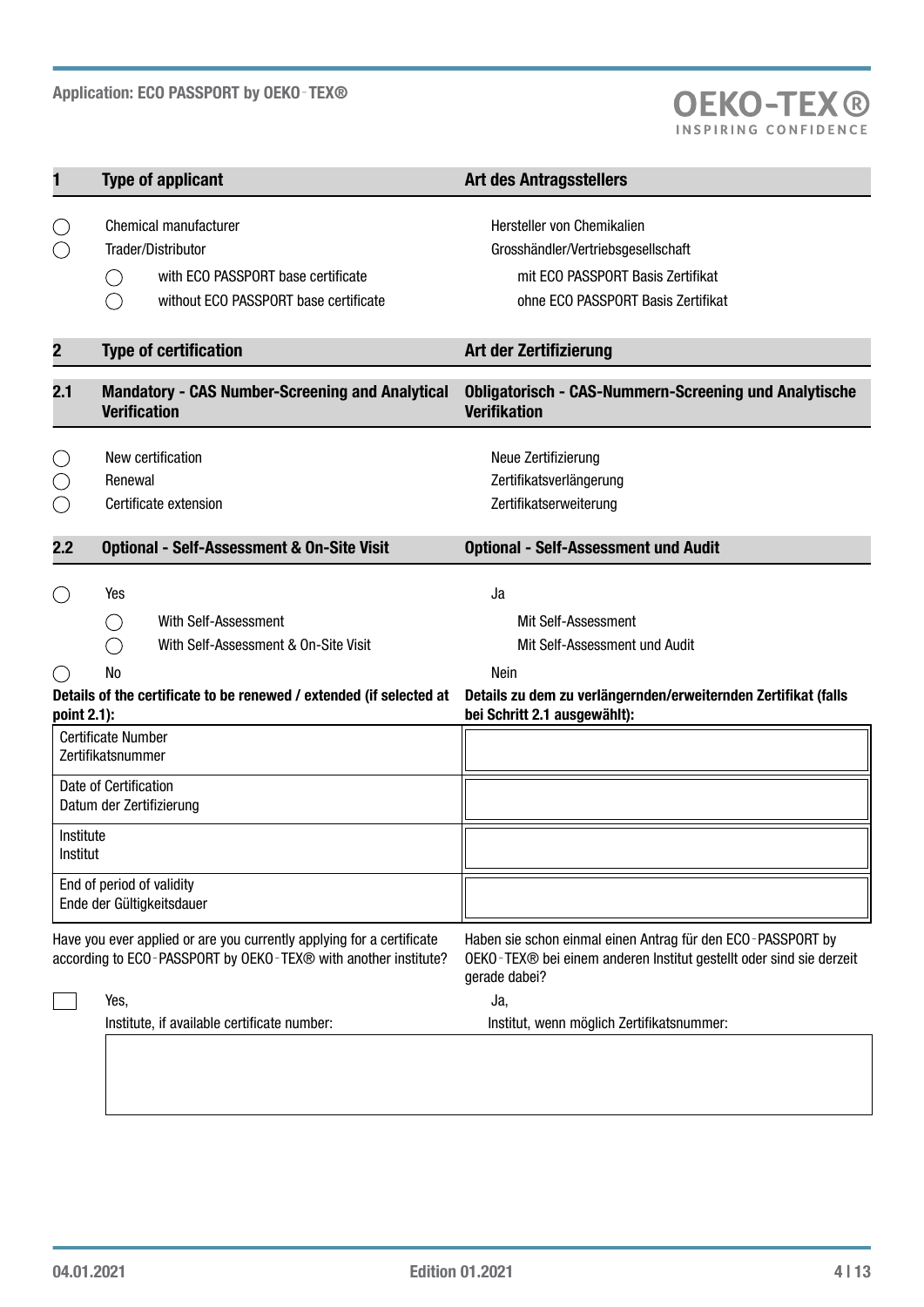### 3 Quality assurance and management systems Qualitätssicherungs- und -managementsysteme

**OEKO-TEX®** 

Who is responsible for the quality assurance (name of the person)? Wer ist für die Qualitätssicherung zuständig (Name der Person)?

No quality assurance installed Keine Qualitätssicherung vorhanden

3.1 How is the quality assured? Wie wird die Qualität gesichert?

1 For example ISO 9000, ISO 14000, EMAS or others / Beispiel: ISO 9000, ISO 14000, EMAS oder andere

By externally certified management system (please attach a copy

By an in-house system (please give a short description in an at-

| 3.2 | Recommendation of the use of chemical product<br>available as brochure? | Empfehlung zur Verwendung des chemischen Produkts als<br><b>Broschüre verfügbar?</b> |
|-----|-------------------------------------------------------------------------|--------------------------------------------------------------------------------------|
|     |                                                                         |                                                                                      |

Yes (please enclose document) Ja (bitte Dokument beilegen)

of the certificate) <sup>1</sup>

tachment)

### $\bigcap$

 $\left(\begin{array}{c} \end{array}\right)$ 

 $\bigcirc$ 

 $\bigcap$ 

 $\bigcap$ 

No Nein

ance, the testing institute and certification body are obliged to keep all data secret. Therefore the institute gives a guarantee of absolute secrecy. These data are exclusively used to determine the number of tests necessary for the certification.

dress, telephone and fax number) as well as information about the verantwortliche Person, Anschrift, E-Mail-Adresse, Telefon- und Faxcertificate (certificate number, name of products, product category, information validity, etc.) are transmitted during the certification proc-Name der Produkte, Produktkategorie, Gültigkeit der Informationen ess to the OEKO-TEX® Service Ltd., Genferstrasse 23, CH-8002 Zur- etc.) an die OEKO-TEX® Service GmbH, Genferstrasse 23, ich and processed there further.

rants, auxiliaries and source materials may be verified with the re-mitteln, Hilfsmitteln und Ausgangsstoffen werden ggf. mit dem bespective supplier directly.

Any missing, unclear or contradictory entries in the application form may delay the certification process.

Due to their independent status for the purposes of quality assur-Aufgrund ihres unabhängigen Status für Zwecke der Qualitätssicherung sind das Prüfinstitut und die Zertifizierungsstelle verpflichtet, alle Daten vertraulich zu behandeln. Daher garantiert das Institut absolute Geheimhaltung. Diese Daten werden exklusiv dazu verwendet, die Anzahl an Prüfungen zu ermitteln, die für die Zertifizierung erforderlich sind.

Durch extern zertifiziertes Managementsystem (bitte Kopie des

Durch eigenes System (bitte in einer Beilage kurz beschreiben)

Zertifikates beilegen)  $1$ 

Contact details (company, responsible person, address, e-mail ad- Während des Zertifizierungsprozesses werden Kontaktdetails (Firma, nummer) sowie Informationen zu dem Zertifikat (Zertifikatsnummer, CH-8002 Zürich übermittelt und dort weiterverarbeitet.

Information in the application regarding used textile chemicals, colo- Die Informationen in dem Antrag bezüglich Textilchemikalien, Farbtreffenden Lieferanten direkt überprüft.

> Alle fehlenden, unklaren oder widersprüchlichen Angaben im Antrag können zur Verzögerung des Zertifizierungsprozesses führen.

This application is valid only when bearing an authorized signature. Dieser Antrag ist nur gültig, wenn er eine rechtsverbindliche Unterschrift trägt.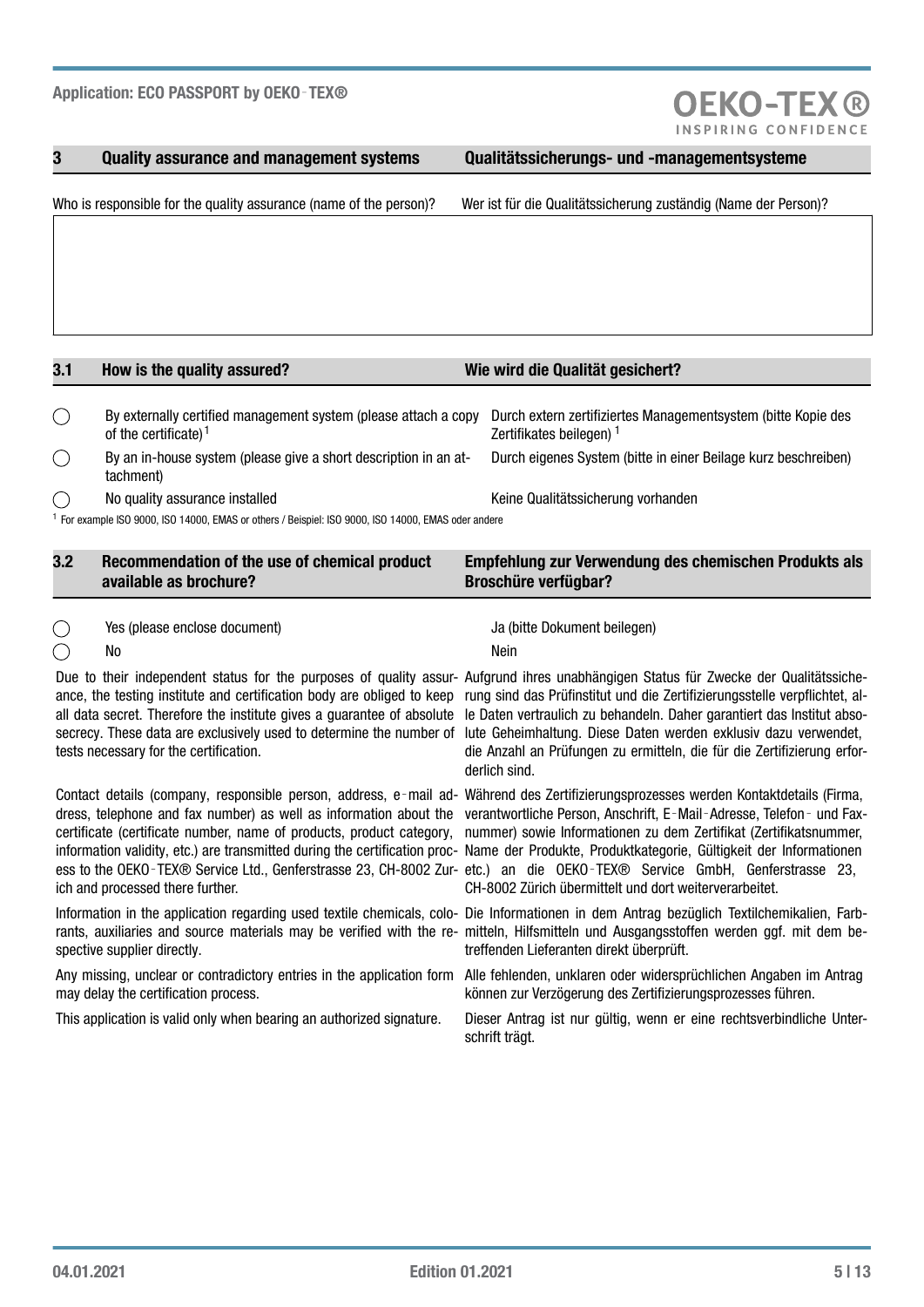## Declaration of commitment Verpflichtungserklärung

**OEKO-TEX®** 

Name and address of the person who is in charge of issuing the dec- Name und Anschrift des Antragstellers, der die Erklärung ausstellt laration

Description of the products proposed for certification Bezeichnung der/des zur Zertifizierung angemeldeten Produkte(s)

The applicant confirms explicitly that all textile chemicals, colorants and auxiliaries do not contain modified organisms, flame retardants, biocides, pesticides or other active chemical products as defined by OEKO‑TEX®, except the ones mentioned and explicitly marked in the section PRODUCT FORMULATION DISCLOSURE.

By signing this application with an authorized signature, the applicant Mit der rechtsverbindlichen Unterzeichnung dieses Antrages haftet is responsible for the data given and is obliged to inform the testing institute of any alterations immediately. Further, the applicant bears the sole responsibility in case he does not declare substances (even in low concentrations), which are covered and regulated in the MRSL of ZDHC.

The applicant agrees that his company name and certified product can be mentioned in OEKO-TEX® Buying Guide (please cross out this paragraph if you do not agree to this).

ication date, expiration date and certificate number can be mentioned in diverse databases and platforms such as ZDHC Chemical Gateway (please cross out this paragraph if you do not agree to this).

The applicant agrees that his address can be mentioned in an inter-Der Antragssteller ist damit einverstanden, dass seine Adresse in einational reference list of all holders of OEKO-TEX® certificates (please cross out this paragraph if you do not agree to this).

Der Antragssteller bestätigt explizit, dass keines der Textilchemikalien, Farbmitteln und Hilfsmitteln veränderte Organismen, Flammschutzmittel, Biozide, Pestizide oder sonstige chemische Wirkstoffe gemäss Definition durch OEKO‑TEX® enthält. Ausgenommen sind hiervon die Stoffe, die im Abschnitt OFFENLEGUNG DER PRODUKTRE-ZEPTUR genannt und explizit gekennzeichnet wurden.

der Antragsteller für die gemachten Angaben und verpflichtet sich, jede Änderung der Angaben unverzüglich dem Prüfinstitut zur Kenntnis zu bringen. Ausserdem übernimmt der Antragssteller die alleinige Verantwortung, wenn er es versäumt, Substanzen zu deklarieren (auch in geringen Konzentrationen), die von der MRSL von ZDHC abgedeckt und reguliert werden.

Der Antragssteller ist damit einverstanden, dass sein Firmenname und das zertifizierte Produkt im OEKO-TEX® Einkaufsführer erwähnt werden können (bitte ganzen Absatz streichen, falls dies nicht zutrifft).

The applicant agrees that his company name, certified product, certif- Der Antragssteller ist damit einverstanden, dass Firmenname, zertifiziertes Produkt, Zertifizierungsdatum, Ablaufdatum und Zertifikatsnummer in diversen Datenbanken und Plattformen erwähnt werden können, wie z. B. ZDHC Chemical Gateway (bitte ganzen Absatz streichen, falls dies nicht zutrifft).

> nem internationalen Verzeichnis mit Referenzen aller Inhaber von OEKO-TEX® Zertifikaten genannt werden kann (bitte streichen Sie diesen Absatz durch, wenn Sie dem nicht zustimmen).

Please read through the Terms of Use (ToU) at [www.oeko](http://www.oeko-tex.com/ToU)[tex.com/ToU](http://www.oeko-tex.com/ToU) and check the box if you agree with them. Bitte lesen Sie die Allgemeinen Nutzungsbedingungen (ANB) unter [www.oeko-tex.com/ANB](http://www.oeko-tex.com/ANB) durch und klicken Sie unten, wenn Sie mit diesen einverstanden sind.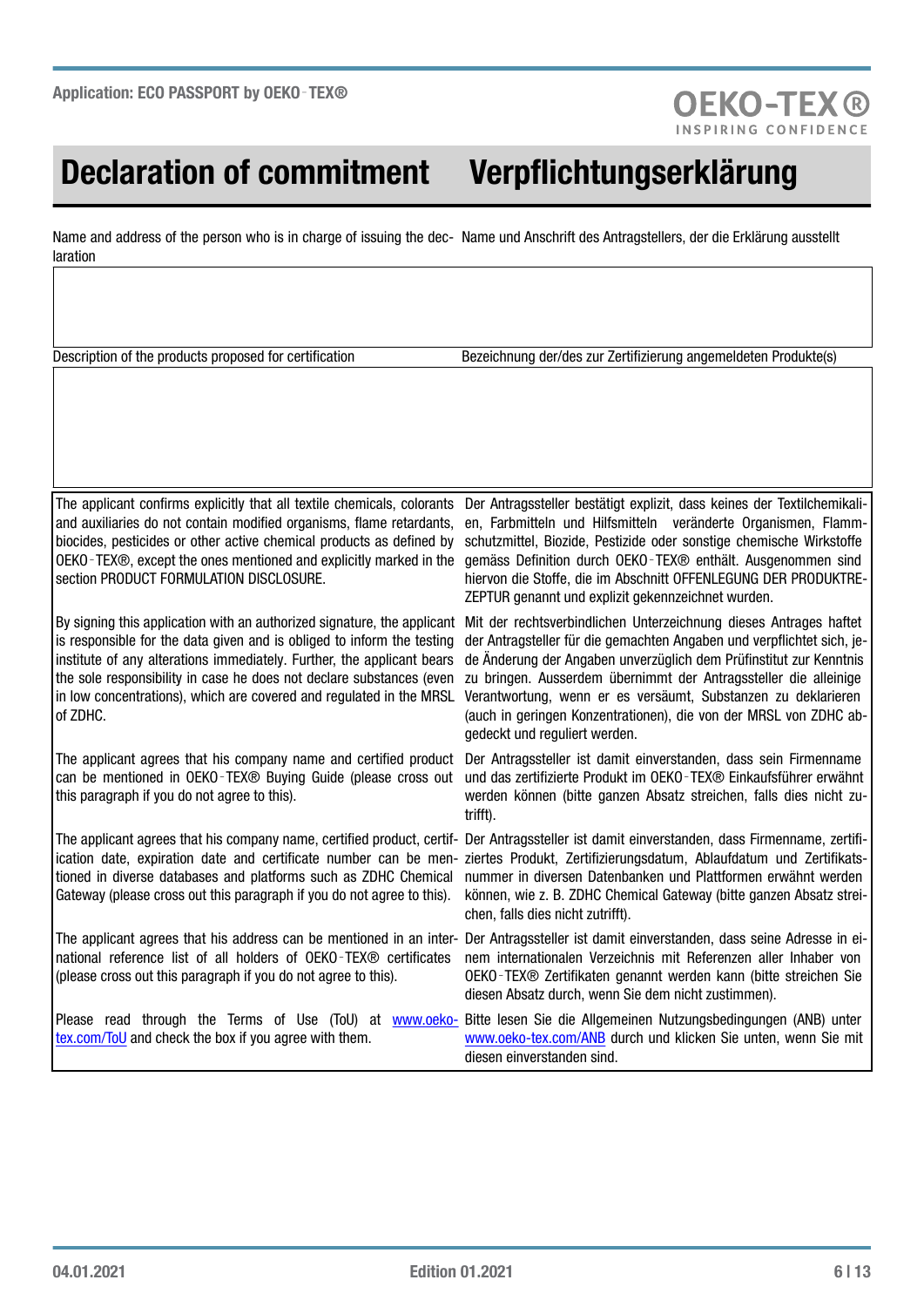| Application: ECO PASSPORT by OEKO-TEX® |                                                                         | <b>OEKO-TEX®</b><br>INSPIRING CONFIDENCE                                                                                                  |  |
|----------------------------------------|-------------------------------------------------------------------------|-------------------------------------------------------------------------------------------------------------------------------------------|--|
|                                        | l agree to the Terms of Use (ToU)                                       | Ich stimme den Allgemeinen Nutzungsbedingungen (ANB) zu.                                                                                  |  |
|                                        | (Note: Without agreement testing and certification cannot be conducted) | (Hinweis: Ohne Zustimmung kann eine Prüfung und Zertifizierung nicht durchge-<br>führt werden)                                            |  |
|                                        | Date / Datum                                                            |                                                                                                                                           |  |
|                                        | Signature / Unterschrift                                                |                                                                                                                                           |  |
|                                        |                                                                         | Note: It is the responsibility of the user to assess his final product and Anmerkung: Es obliegt dem Anwender, das Endprodukt zu bewerten |  |

to ensure the compliance with the requirements of the standard. References can be found at the OEKO-TEX® website www.oeko- Referenzen sind auf der OEKO-TEX® Website [www.oeko-tex.com/](http://www.oeko-tex.com/ecopassport)

ber institute.

Anmerkung: Es obliegt dem Anwender, das Endprodukt zu bewerten und die Einhaltung der Anforderungen des Standards sicherzustellen.

[tex.com/ecopassport](http://www.oeko-tex.com/ecopassport) or will be provided from an OEKO-TEX® mem- [ecopassport](http://www.oeko-tex.com/ecopassport) aufgeführt oder werden von einem OEKO-TEX® Mitgliedsinstitut zur Verfügung gestellt.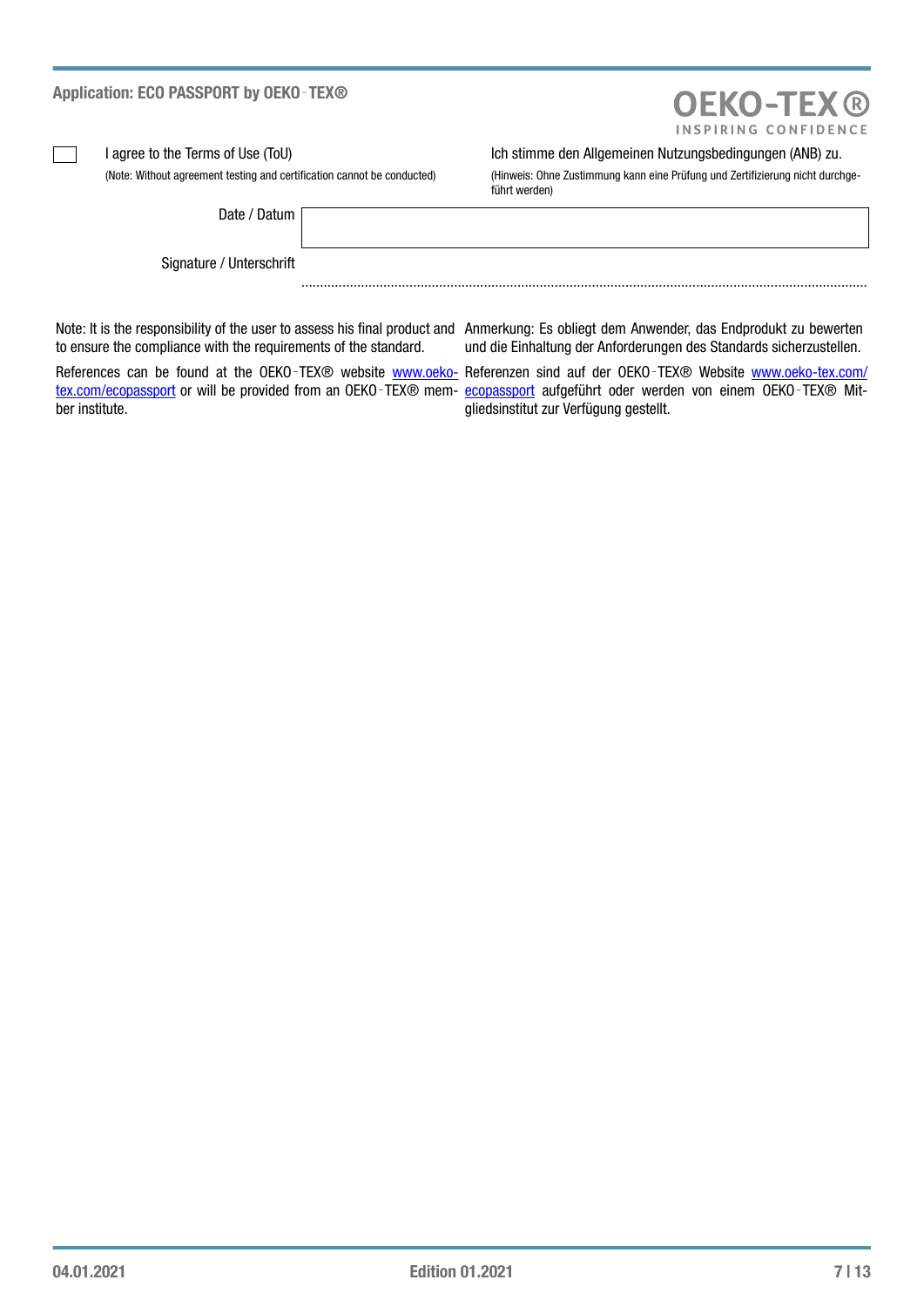| 4   | <b>Product information overview</b> |                                  |     | Produktinfo-Übersicht             |                                  |
|-----|-------------------------------------|----------------------------------|-----|-----------------------------------|----------------------------------|
| No. | <b>Productname / Produktname</b>    |                                  | No. | <b>Productname / Produktname</b>  |                                  |
|     | Product information dossier (pdf)   | Product and substance list (XLS) |     | Product information dossier (pdf) | Product and substance list (XLS) |
|     | Product information dossier (pdf)   | Product and substance list (XLS) |     | Product information dossier (pdf) | Product and substance list (XLS) |
|     | Product information dossier (pdf)   | Product and substance list (XLS) |     | Product information dossier (pdf) | Product and substance list (XLS) |
|     | Product information dossier (pdf)   | Product and substance list (XLS) |     | Product information dossier (pdf) | Product and substance list (XLS) |
|     | Product information dossier (pdf)   | Product and substance list (XLS) |     | Product information dossier (pdf) | Product and substance list (XLS) |
|     | Product information dossier (pdf)   | Product and substance list (XLS) |     | Product information dossier (pdf) | Product and substance list (XLS) |
|     | Product information dossier (pdf)   | Product and substance list (XLS) |     | Product information dossier (pdf) | Product and substance list (XLS) |
|     | Product information dossier (pdf)   | Product and substance list (XLS) |     | Product information dossier (pdf) | Product and substance list (XLS) |
|     | Product information dossier (pdf)   | Product and substance list (XLS) |     | Product information dossier (pdf) | Product and substance list (XLS) |
|     | Product information dossier (pdf)   | Product and substance list (XLS) |     | Product information dossier (pdf) | Product and substance list (XLS) |

Note: Either the PDF or Excel document must be filled out. It is highly recommended that the Excel Hinweis: Es muss entweder das PDF- oder das Excel-Dokument ausgefüllt werden. Es wird empfohdocument be filled out especially if there are multiple products awaiting certification. The <u>Product in-</u> len, das Excel-Dokument auszufüllen, insbesondere wenn mehrere Produkte zertifiziert werden sollen. [formation dossier \(pdf\)](http://documents.oeko-tex.com/product_information_dossier/en-de) requires a new copy for each product while the <u>Product and substance list</u> Das <u>Produktinformationsdossier (pdf</u>) erfordert für jedes Produkt ein neues Exemplar, während die <u>Pro-</u> [\(XLS\)](https://my.oeko-tex.com/customer-portal/public/application/ecopp/product-info-xls) can be filled out for all products at once. [dukt- und](https://my.oeko-tex.com/customer-portal/public/application/ecopp/product-info-xls) Stoffliste (XLS) für alle Produkte auf einmal ausgefüllt werden kann.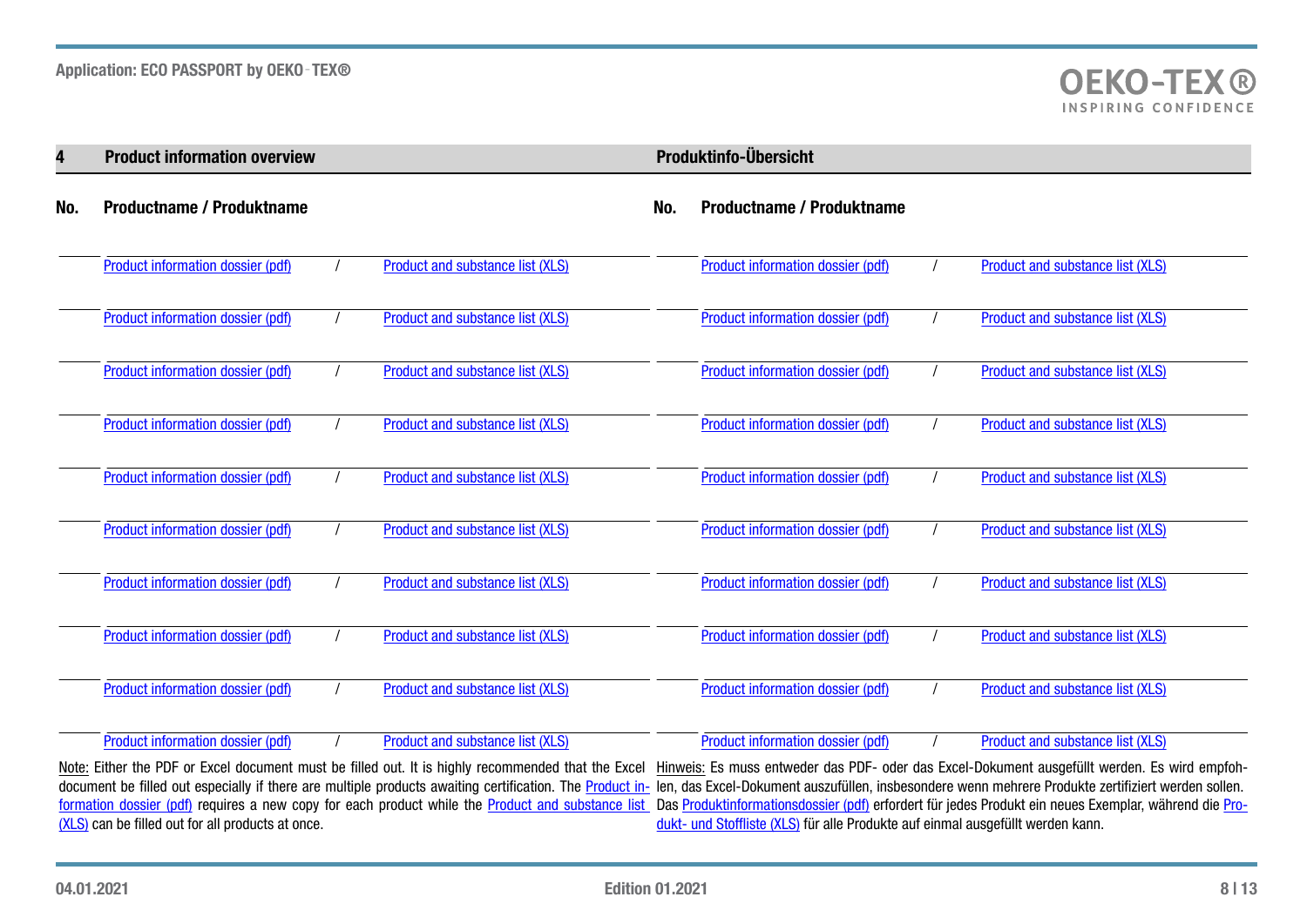

## Annex / Anhang Grouping of chemicals / Gruppierung von Chemikalien

| A) Textile chemicals |                                                          | A) Textilchemikalien                                                  |  |  |
|----------------------|----------------------------------------------------------|-----------------------------------------------------------------------|--|--|
| 1                    | <b>Auxiliaries</b>                                       | <b>Hilfsmittel</b>                                                    |  |  |
| 1.1                  | Agents for fibre and yarn production                     | Mittel zur Faser- und Garnherstellung                                 |  |  |
| 1.1.1                | Additives                                                | Zusatzstoffe                                                          |  |  |
| 1.1.2                | Lubricants                                               | Schmälzmittel                                                         |  |  |
| 1.1.3                | Coning oils, warping and twisting oils, waxes            | Spulöle (Conöle, Schär- und Zwirnöle), Wachse                         |  |  |
| 1.1.4                | Conditioning and stabilising agents                      | Garnbefeuchtungs- und Stabilisiermittel                               |  |  |
| 1.2                  | <b>Agents for fabric production</b>                      | Mittel zur Produktion von Flächengebilden                             |  |  |
| 1.2.1                | <b>Bleaching auxiliaries</b>                             | <b>Bleichhilfsmittel</b>                                              |  |  |
| 1.2.2                | Mercerizing and causticizing auxiliaries                 | Mercerisier- und Laugierhilfsmittel                                   |  |  |
| 1.2.3                | Sizing and Desizing agents and additives                 | Mittel zum Schlichten und Entschlichten sowie Zusatzstoffe / Additive |  |  |
| 1.2.4                | Hydrophilizing agents                                    | Hydrophilierungsmittel                                                |  |  |
| 1.2.5                | Lubricants, oils, waxes                                  | Schmiermittel, Öle, Wachse                                            |  |  |
| 1.3                  | Textile auxiliaries for dyeing and printing              | Textilhilfsmittel zum Färben und Bedrucken                            |  |  |
| 1.3.1                | Pre dyeing                                               | Färben - Vorbehandlung                                                |  |  |
| 1.3.2                | Dyeing                                                   | Färben                                                                |  |  |
| 1.3.3                | Post dyeing                                              | Färben - Nachbehandlung                                               |  |  |
| 1.3.4                | Pre printing                                             | Bedrucken - Vorbehandlung                                             |  |  |
| 1.3.5                | Printing                                                 | Bedrucken                                                             |  |  |
| 1.3.6                | Post printing                                            | Bedrucken - Nachbehandlung                                            |  |  |
| 1.3.7                | Dyestuff solubilizing and hydrotropic agents             | Farbstofflösemittel und hydrotrope Mittel                             |  |  |
| 1.3.8                | Dispersing agents and protective colloids                | Dispergiermittel und Schutzkolloide                                   |  |  |
| 1.3.9                | Dyeing wetting agents, desertion agents                  | Färbereinetzmittel, Entlüftungsmittel                                 |  |  |
| 1.3.10               | Levelling agents                                         | Egalisiermittel                                                       |  |  |
| 1.3.11               | Carriers                                                 | Färbebeschleuniger                                                    |  |  |
| 1.3.12               | Crease-preventing agents                                 | Lauffaltenverhinderer                                                 |  |  |
| 1.3.13               | Dyestuffs protecting agents, boil-down protecting agents | Farbstoffschutzmittel, Verkochungsschutzmittel                        |  |  |
| 1.3.14               | Padding auxiliaries                                      | Klotzhilfsmittel                                                      |  |  |
| 1.3.15               | Anti-migration agents                                    | Antimigriermittel                                                     |  |  |
| 1.3.16               | Anti-frosting auxiliaries                                | Antifrosting-Hilfsmittel                                              |  |  |
| 1.3.17               | Products increasing wet pick-up                          | Produkte zur Erhöhung der Flottenaufnahme                             |  |  |
| 1.3.18               | Fixing accelerators for continuous dyeing and printing   | Fixierbeschleuniger für Kontinuefärberei und Druck                    |  |  |
| 1.3.19               | After-treatment agents for fastness improvement          | Nachbehandlungsmittel zur Echtheitsverbesserung                       |  |  |
| 1.3.20               | Printing thickeners                                      | Druckverdickungsmittel                                                |  |  |
| 1.3.21               | <b>Emulsifiers</b>                                       | Emulgiermittel                                                        |  |  |
| 1.3.22               | Agents to remove printing thickeners                     | Mittel zur Entfernung von Druckverdickungen                           |  |  |
| 1.3.23               | Oxidizing agents                                         | Oxidationsmittel                                                      |  |  |
| 1.3.24               | Reducing agents                                          | Reduktionsmittel<br>Ätz- und Ätzhilfsmittel                           |  |  |
| 1.3.25               | Discharging agents and discharging assistants            |                                                                       |  |  |
| 1.3.26               | <b>Resistant agents</b>                                  | Reservierungsmittel<br>Beizmittel                                     |  |  |
| 1.3.27<br>1.3.28     | Mordants                                                 |                                                                       |  |  |
| 1.3.29               | Brightening and stripping agents                         | Aufhellungs- und Abziehmittel                                         |  |  |
|                      | Acid and alkali dispensers, pH regulators                | pH-Regulatoren, Säure- und Alkalispender                              |  |  |
| 2                    | <b>Colourants</b>                                        | <b>Farbmittel</b>                                                     |  |  |
| 2.1                  | <b>Acid dyes</b>                                         | <b>Säurefarbstoffe</b>                                                |  |  |
| 2.2                  | <b>Basic dyes</b>                                        | <b>Basische Farbstoffe</b>                                            |  |  |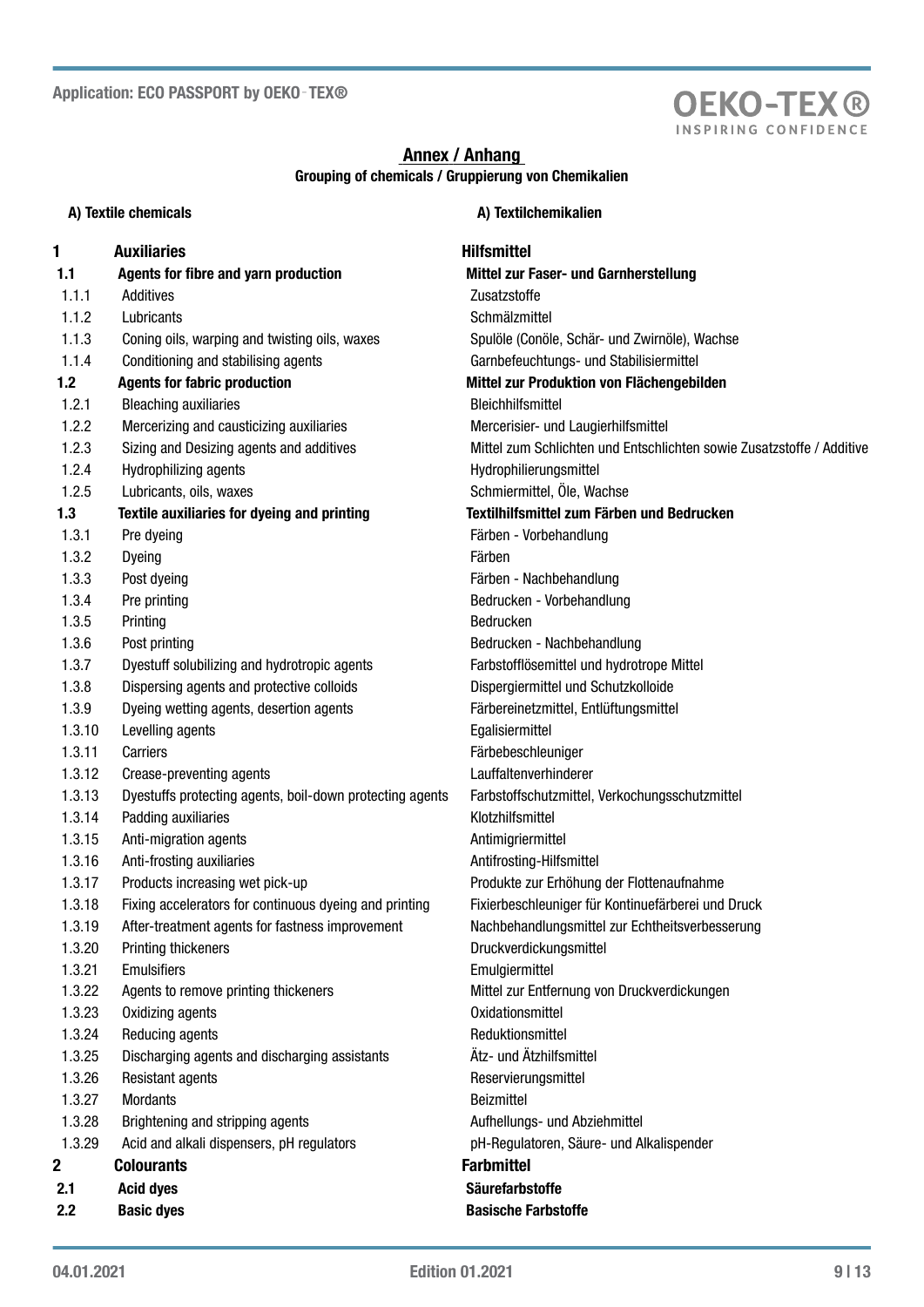

| 2.3     | <b>Disperse dyes</b>                                                                                                | <b>Dispersionsfarbstoffe</b>                                                                                                                      |
|---------|---------------------------------------------------------------------------------------------------------------------|---------------------------------------------------------------------------------------------------------------------------------------------------|
| 2.4     | <b>Direct dyes</b>                                                                                                  | <b>Direktfarbstoffe</b>                                                                                                                           |
| 2.5     | <b>Pigments and inks</b>                                                                                            | <b>Pigmente und Druckfarben</b>                                                                                                                   |
| 2.6     | <b>Reactive dyes</b>                                                                                                | <b>Reaktivfarbstoffe</b>                                                                                                                          |
| 2.7     | <b>Azoic dyes</b>                                                                                                   | <b>Azofarbstoffe</b>                                                                                                                              |
| 2.8     | Vat and sulphur dyes                                                                                                | Küpen- und Schwefelfarbstoffe                                                                                                                     |
| 2.9     | <b>Natural dyes</b>                                                                                                 | <b>Natürliche Farbstoffe</b>                                                                                                                      |
| 2.10    | Printing pastes and inks with and without pigments                                                                  | Druckpasten und Druckfarben mit und ohne Pigmente                                                                                                 |
| 3       | <b>Finishing assistants</b>                                                                                         | Ausrüstungshilfsmittel                                                                                                                            |
| 3.1     | <b>Finishing agents</b>                                                                                             | Ausrüstungsmittel                                                                                                                                 |
| 3.1.1   | Optical brighteners (fluorescent brighteners)                                                                       | Optische Aufheller (Fluoreszenzaufheller / Weißtöner)                                                                                             |
| 3.1.2   | Agents for the improvement of crease and shrink resist-<br>ance and easy-care finishes                              | Mittel zur Verbesserung des Knitter- und Krumpfverhaltens und Pfle-<br>geleichtausrüstungen                                                       |
| 3.1.3   | Handle-imparting agents (e.g. softness, crisp, stiff, condi-<br>tioning etc.)                                       | Griff gebende Mittel (z.B. Weichheit, Kernigkeit, Steifheit, Feuchte,<br>$etc.$ )                                                                 |
| 3.1.4   | Anti-static agents                                                                                                  | Antielektrostatika                                                                                                                                |
| 3.1.5   | Repellents (water, oil, soil, etc.)                                                                                 | Abweisende Mittel (Wasser, Öl, Schmutz etc.)                                                                                                      |
| 3.1.6   | Felting and anti-felting agents                                                                                     | Walkhilfsmittel und Filzfrei-Ausrüstungsmittel                                                                                                    |
| 3.1.7   | Lustring and delustring agents                                                                                      | Glanzausrüstungsmittel und Mattierungsmittel                                                                                                      |
| 3.1.8   | Non-slip, ladder-proof and anti-snag agents                                                                         | Schiebefest-, Maschenfest- und Antisnagmittel                                                                                                     |
| $3.2\,$ | <b>Coating agents and additives</b>                                                                                 | <b>Beschichtungsmittel und Additive / Zusatzstoffe</b>                                                                                            |
| 3.2.1   | Solvent based                                                                                                       | Auf Lösemittelbasis                                                                                                                               |
| 3.2.2   | Aqueous based                                                                                                       | Auf Wasserbasis                                                                                                                                   |
| 3.2.3   | <b>Plastisol based</b>                                                                                              | Auf Plastisolbasis                                                                                                                                |
| 3.3     | <b>Adhesives</b>                                                                                                    | <b>Klebstoffe</b>                                                                                                                                 |
| 3.3.1   | Binding systems for pigments etc.                                                                                   | Bindesysteme für Pigmente etc.                                                                                                                    |
| 3.3.2   | Aqueous based glues and laminating agents                                                                           | Wasserbasierte Leime und Mittel zum Laminieren                                                                                                    |
| 3.3.3   | PU-based adhesives                                                                                                  | PU-basierte Klebstoffe                                                                                                                            |
| 3.3.4   | Solvent based glues or laminating products                                                                          | Lösemittelbasierte Leime und Mittel zum Laminieren                                                                                                |
| 3.3.5   | Hotmelt based glues or laminating products                                                                          | Schmelzkleber basierte Leime und Mittel zum Laminieren                                                                                            |
| 3.4     | Active chemical products (only ACPs already accepted<br>by the OEKO-TEX <sup>®</sup> Service Ltd. can be certified) | Chemische Wirkstoffe (nur chemische Wirkstoffe, die bereits von<br>der OEKO-TEX® Service GmbH akzeptiert wurden, können zertifi-<br>ziert werden) |
| 3.4.1   | Flame retardants                                                                                                    | Flammschutzmittel                                                                                                                                 |
| 3.4.2   | Anti-microbial                                                                                                      | Antimikrobiell wirksame Mittel                                                                                                                    |
| 3.5     | <b>Technical auxiliaries for multipurpose use</b>                                                                   | Technische Hilfsmittel (multifunktionelle Nutzung)                                                                                                |
| 3.5.1   | Wetting agents                                                                                                      | Netzmittel                                                                                                                                        |
| 3.5.2   | Anti-foaming agents (foam inhibitors)                                                                               | Entschäumer (Schaumdämpfungsmittel)                                                                                                               |
| 3.5.3   | Detergents, dispersing and emulsifying agents                                                                       | Wasch-, Dispergier- und Emulgiermittel                                                                                                            |
| 3.5.4   | Spotting agents                                                                                                     | Detachiermittel                                                                                                                                   |
| 3.5.5   | Chelating agents                                                                                                    | Komplexbildner                                                                                                                                    |
| 3.5.6   | <b>Stabilizers</b>                                                                                                  | Stabilisatoren                                                                                                                                    |
| 3.6     | <b>Cleaning agents</b>                                                                                              | Hilfsmittel für die Reinigung                                                                                                                     |
| 3.6.1   | Drycleaning                                                                                                         | Trockenreinigung / chemische Reinigung                                                                                                            |
| 3.6.2   | Aqueous                                                                                                             | Nassreinigung                                                                                                                                     |
| 3.6.3   | Inorganic chemicals                                                                                                 | Anorganische Chemikalien                                                                                                                          |
| 4       | <b>Other textile chemicals</b>                                                                                      | <b>Sonstige Textilchemikalien</b>                                                                                                                 |
| 4.1     | <b>Synthetic resins and pellets</b>                                                                                 | <b>Synthetische Harze und Granulate</b>                                                                                                           |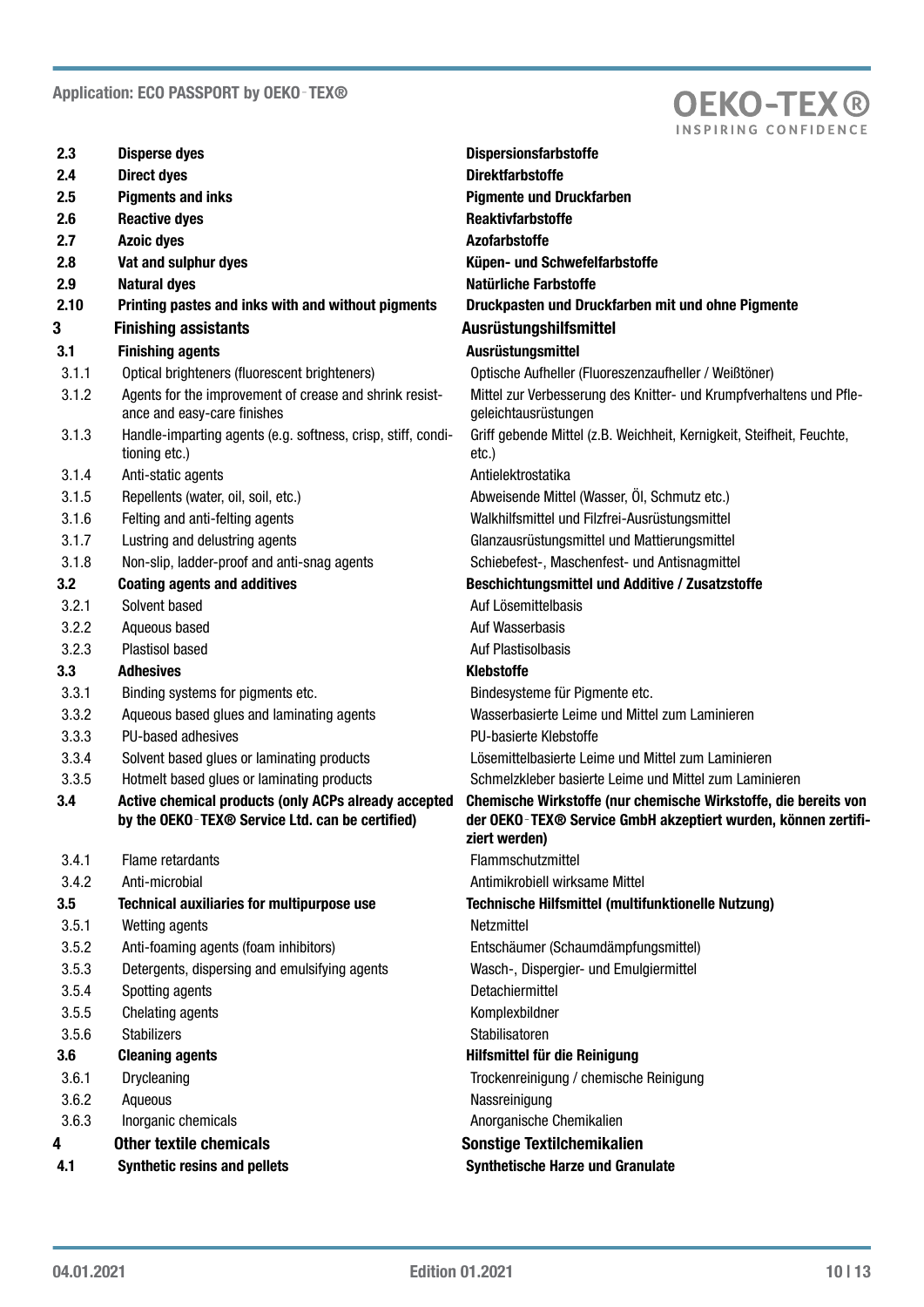### B) Leather chemicals B) Leather chemicals

### 5 Auxiliaries **Auxiliaries Hilfsmittel** 5.1 Acids **Säuren** Säuren Säuren Säuren Säuren Säuren Säuren Säuren Säuren Säuren Säuren Säuren Säuren Säuren S 5.1.1 Hydroxy-carboxylic acids (deliming agents) Hydroxycarboxysäuren (Entkalkungsmittel) 5.1.2 Mineral acids and action of the Mineral Sauren 5.1.3 Organic acids Organische Säuren 5.1.4 Blend of organic and inorganic acids Mischung aus organischen und anorganischen Säuren 5.2 Bases Basen and the Basen Basen 5.2.1 Ammonia or amino Ammoniak oder Aminverbindungen 5.2.2 Calcium formate Kalziumformiat 5.2.3 Lime (calcium hydroxide) Contract Contract Calcium hydroxide Kalk (Kalziumhydroxid) 5.2.4 Magnesium oxide **Magnesiumoxid** Magnesiumoxid 5.2.5 Sodium acetate trihydrate Natriumacetat-Trihydrat 5.2.6 Sodium bicarbonate Solution of the Natriumbikarbonat 5.2.7 Sodium carbonate Natriumkarbonat 5.2.8 Sodium formate Natriumformiat 5.2.9 Sodium hydroxide Natriumhydroxid 5.2.10 Blends Mischungen 5.3 Antifoam / slip agents Antischaum- und Gleitmittel 5.4 Leveling agent Egalisiermittel 5.5 Defoamer Entschäumer 5.6 Foam stabilizer Schaumstabilisator Schaumstabilisator 5.7 Penetrator Penetrator 5.8 Rheology modifier **6.8** Rheologie-Modifikator 5.9 Water and effluent treatment chemicals Chemikalien für die Wasser- und Abwasserbehandlung 5.10 Dyeing auxiliaries (penetration, levelling, build up and fixing dyeing auxilliaries) 5.11 Salts Salze 5.12 Solvents Lösungsmittel 5.12.1 Degreasing solvent Entfettungslösungsmittel 5.12.2 Finishing solvent Veredelungslösungsmittel 6 Leather processing assistants Lederverarbeitungsassistenten 6.1 Beamhouse agents Chemikalien für die Wasserwerkstatt 6.1.1 Bating and other enzymes (proteins) Beizmittel und andere Enzyme (Proteine) 6.1.2 Bleaching or dehairing agent Bleich- oder Enthaarungsmittel 6.1.3 Sequestering agents **Maskierungsmittel** Maskierungsmittel 6.1.4 Soaking agents **Hilfsmittel für die Weiche** 6.2 Degreasing agents Entfettungsmittel 6.2.1 Anionic e. g. alkyl-benzene-sulfonates **Anionisch z. B. Alkylbenzolsulfonate** 6.2.2 Non-ionic, other alkyl-polyglycol ethers Nichtionisch, andere Alkyl-Polyglykolether 6.2.3 Non-ionic ethoxylated fatty alcohol Nichtionischer ethoxylierter Fettalkohol 6.2.4 Cationic or amphoteric e.g. Ethoxylated fatty amines Kationische oder amphotere, z.B. ethoxylierte Fettamine 6.3 Tanning and retanning agents Gerbstoffe und Nachgerbstoffe 6.3.1 Tanning auxiliaries Gerb-Hilfsmittel 6.3.2 Mineral tanning agents Mineralische Gerbstoffe 6.3.3 Mineral / synthetic tanning agent blends Mineralisch / synthetische Gerbstoffmischungen 6.3.4 Synthetic organic tanning agents Synthetische organische Gerbstoffe 6.3.5 Vegetable tanning agents 3flanziche Gerbung bei der Pflanzliche Gerbung

Färbereihilfsmittel (Penetration, Nivellierung, Aufbau und Fixierung von Färbehilfsmitteln)

**OEKO-TEX®** INSPIRING CONFIDENC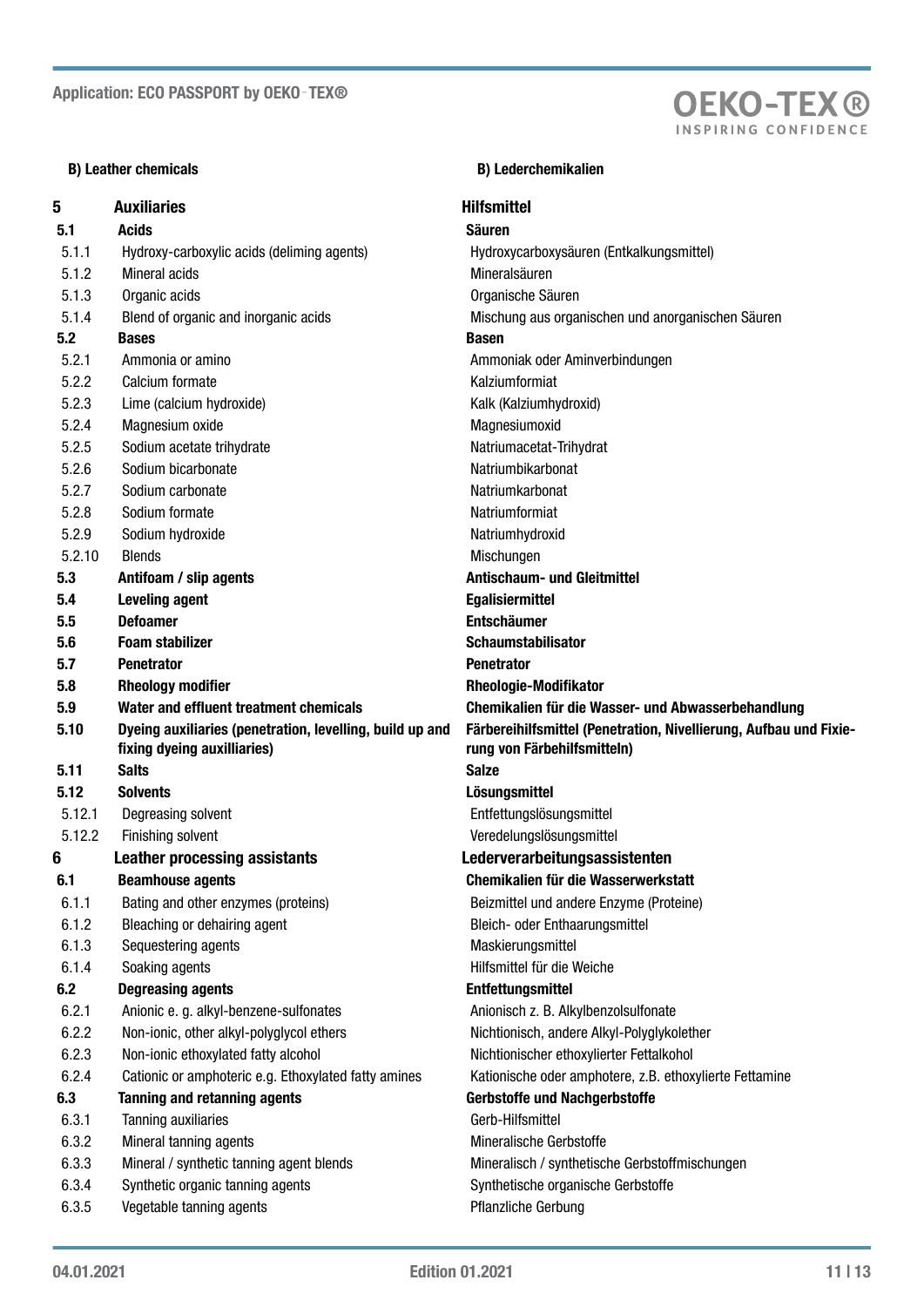

| 6.3.6  | Reactive organic tanning agents                                                                       | Reaktive organische Gerbstoffe                                                                                                                                   |
|--------|-------------------------------------------------------------------------------------------------------|------------------------------------------------------------------------------------------------------------------------------------------------------------------|
| 6.3.7  | Polymeric retanning and resin tanning agent                                                           | Polymere Nachgerbstoffe und Harzgerbstoffe                                                                                                                       |
| 6.3.8  | Inorganic fillers                                                                                     | Anorganische Füllstoffe                                                                                                                                          |
| 6.3.9  | Organic fillers                                                                                       | Organische Füllstoffe                                                                                                                                            |
| 7      | <b>Colourants</b>                                                                                     | <b>Farbmittel</b>                                                                                                                                                |
| 7.1    | <b>Acid azodyes</b>                                                                                   | Säure-Azofarbstoffe                                                                                                                                              |
| 7.2    | <b>Basic azodyes</b>                                                                                  | <b>Basic azodyes</b>                                                                                                                                             |
| 7.3    | <b>Direct dyes</b>                                                                                    | <b>Direktfarbstoffe</b>                                                                                                                                          |
| 7.4    | <b>Metal complex dyes</b>                                                                             | Metallkomplexfarbstoffe                                                                                                                                          |
| 7.5    | <b>Reactive dyes</b>                                                                                  | <b>Reaktivfarbstoffe</b>                                                                                                                                         |
| 7.6    | <b>Sulfur dyes</b>                                                                                    | <b>Schwefelfarbstoffe</b>                                                                                                                                        |
| 7.7    | plex dyes or anthraquinones)                                                                          | Solvent based for finishing (azodyes or azo, metal com- Lösungsmittelbasiert für die Veredelung (Azofarbstoffe, Metall-<br>komplexfarbstoffe oder Anthrachinone) |
| 7.8    | Inorganic pigments (e.g. iron oxide, titanium dioxide)                                                | <b>Anorganische Pigmente</b>                                                                                                                                     |
| 7.9    | <b>Organic and metal- complex pigments</b>                                                            | <b>Organische und Metallkomplex-Pigmente</b>                                                                                                                     |
| 8      | <b>Finishing assistants</b>                                                                           | Ausrüstungshilfsmittel                                                                                                                                           |
| 8.1    | <b>Finishing agents</b>                                                                               | Ausrüstungsmittel                                                                                                                                                |
| 8.1.1  | Protein binders                                                                                       | Protein-Bindemittel                                                                                                                                              |
| 8.1.2  | Crosslinkers (finishing)                                                                              | Vernetzer                                                                                                                                                        |
| 8.1.3  | Halide compounds                                                                                      | Halogenidverbindungen                                                                                                                                            |
| 8.1.4  | Handle modifiers                                                                                      | Griffmodifizierer                                                                                                                                                |
| 8.1.5  | Acrylic polymers (base coat, top coat, etc.)                                                          | Acrylpolymere                                                                                                                                                    |
| 8.1.6  | Cellulose derivatives (base coat, top coat etc.)                                                      | Cellulosederivate                                                                                                                                                |
| 8.1.7  | Polyurethane dispersions (base coat, top coat etc.)                                                   | Polyurethandispersionen                                                                                                                                          |
| 8.1.8  | Inorganic matting agents                                                                              | Anorganische Mattierungsmittel                                                                                                                                   |
| 8.1.9  | Organic matting agents                                                                                | Organische Mattierungsmittel                                                                                                                                     |
| 8.1.10 | Resins                                                                                                | Harze                                                                                                                                                            |
| 8.1.11 | Waxes                                                                                                 | Wachse                                                                                                                                                           |
| 8.1.12 | <b>Stucco</b>                                                                                         | <b>Stuck</b>                                                                                                                                                     |
| 8.1.13 | Patent leather agents                                                                                 | Beschichtungssysteme für Lackleder                                                                                                                               |
| 8.1.14 | Transfer coating agents                                                                               | Systeme für Transferbeschichtung                                                                                                                                 |
| 8.1.15 | Inorganic fillers                                                                                     | Anorganische Füllstoffe                                                                                                                                          |
| 8.1.16 | Organic fillers                                                                                       | Organische Füllstoffe                                                                                                                                            |
| 8.1.17 | Multiple compound mix                                                                                 | Mehrkomponenten                                                                                                                                                  |
| 8.2    | Active chemical products only ACPs already accepted<br>by the OEKO-TEX® Association can be certified) | Chemische Wirkstoffe (nur chemische Wirkstoffe, die bereits von<br>der OEKO-TEX® Gemeinschaft akzeptiert wurden, können zertifi-<br>ziert werden)                |
| 8.2.1  | Flame retardants                                                                                      | Flammschutzmittel                                                                                                                                                |
| 8.2.2  | Anti-microbial                                                                                        | Antimikrobiell wirksame Mittel                                                                                                                                   |
| 8.3    | <b>Fatliquors and oils</b>                                                                            | Fettungsmittel und Öle                                                                                                                                           |
| 8.3.1  | Natural fatliquors                                                                                    | Natürliche Fettungsmittel                                                                                                                                        |
| 8.3.2  | Synthetic fatliquors                                                                                  | Synthetische Fettungsmittel                                                                                                                                      |
| 8.3.3  | Polymeric softeners                                                                                   | Polymerische Weichmacher                                                                                                                                         |
| 8.3.4  | Siloxanes / silicones                                                                                 | Siloxane / Silikone                                                                                                                                              |
| 8.4    | <b>Adhesives</b>                                                                                      | <b>Klebstoffe</b>                                                                                                                                                |
| 8.4.1  | Binding systems for pigments etc.                                                                     | Bindesysteme für Pigmente etc.                                                                                                                                   |
| 8.4.2  | Aqueous based glues and laminating agents                                                             | Wasserbasierte Leime und Mittel zum Laminieren                                                                                                                   |
| 8.4.3  | PU-based adhesives                                                                                    | PU-basierte Klebstoffe                                                                                                                                           |
| 8.4.4  | Solvent based glues or laminating products                                                            | Lösemittelbasierte Leime und Mittel zum Laminieren                                                                                                               |
| 8.4.5  | Hotmelt based glues or laminating products                                                            | Schmelzkleber basierte Leime und Mittel zum Laminieren                                                                                                           |